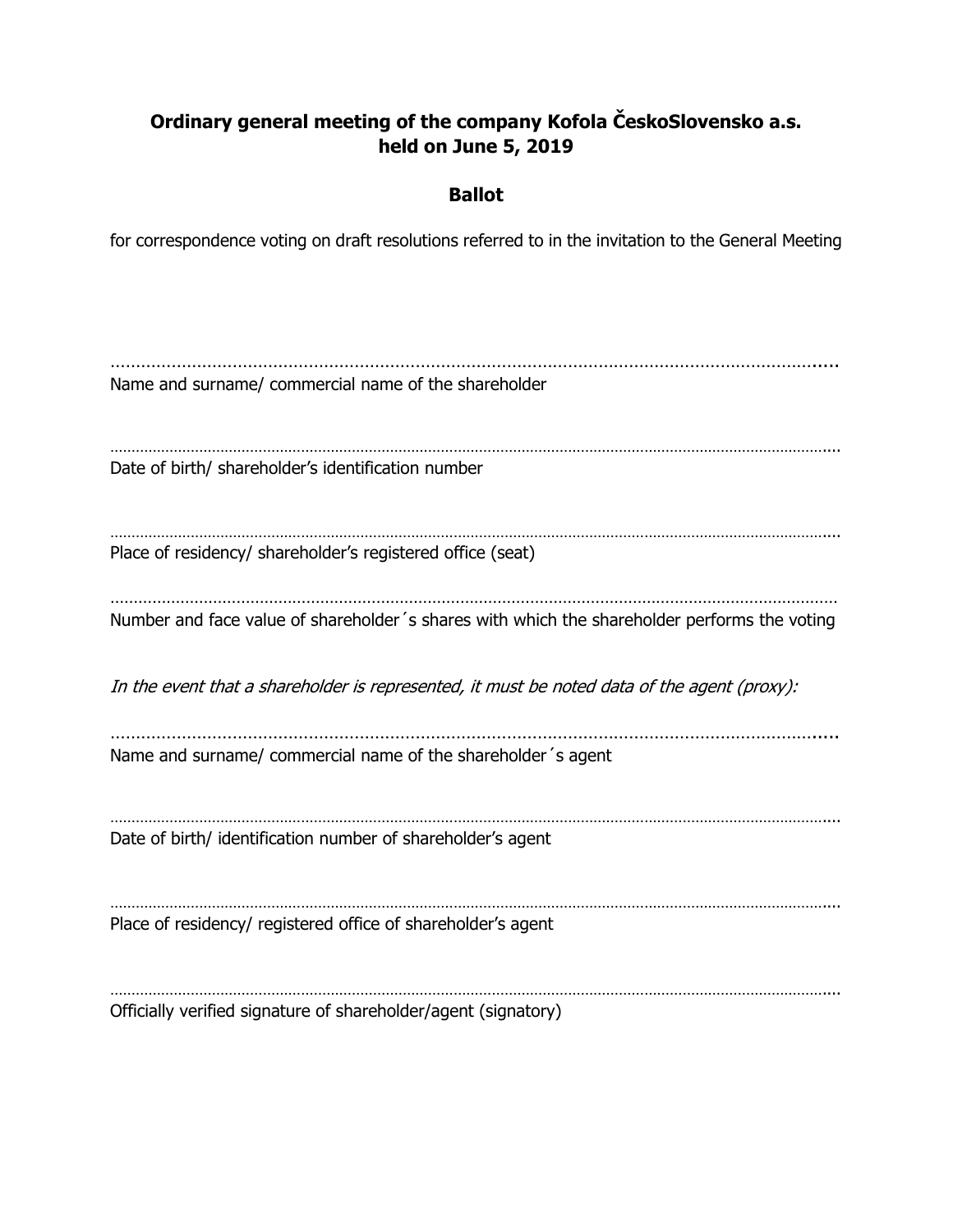## **Ordinary general meeting of the company Kofola ČeskoSlovensko a.s. held on June 5, 2019**

## **Ballot**

for correspondence voting on draft resolutions referred to in the invitation to the General Meeting

**Resolution of the item no. 4: Approval of Company´s financial statements for the year 2018 and the consolidated financial statements of Kofola ČeskoSlovensko Group for the year 2018**

| Draft resolution (1):<br>"The General Meeting approves the annual financial statements<br>of the Company as of 31/12/2018."                       | <b>FOR</b> | <b>AGAINST</b> | <b>ABSTAIN</b> |  |
|---------------------------------------------------------------------------------------------------------------------------------------------------|------------|----------------|----------------|--|
| Draft resolution (2):<br>"The General Meeting approves the consolidated financial<br>statements of Kofola ČeskoSlovensko Group as of 31/12/2018." | <b>FOR</b> | <b>AGAINST</b> | <b>ABSTAIN</b> |  |
| Resolution of the item no. 5: Decision to cover the loss and distribute other own resources<br>of the Company                                     |            |                |                |  |

| Draft resolution (1):                                                                                                                                                                                                                                                                               | <b>FOR</b> | <b>AGAINST</b> | <b>ABSTAIN</b> |
|-----------------------------------------------------------------------------------------------------------------------------------------------------------------------------------------------------------------------------------------------------------------------------------------------------|------------|----------------|----------------|
| "The General Meeting of the Company decided to deal with the<br>economic results of the accounting period from 1/1 to<br>$31/12/2018$ in the following way: the loss in the amount of CZK<br>329,119,125.30 shall be transferred to the account of the<br>undistributed profits of previous years." |            |                |                |